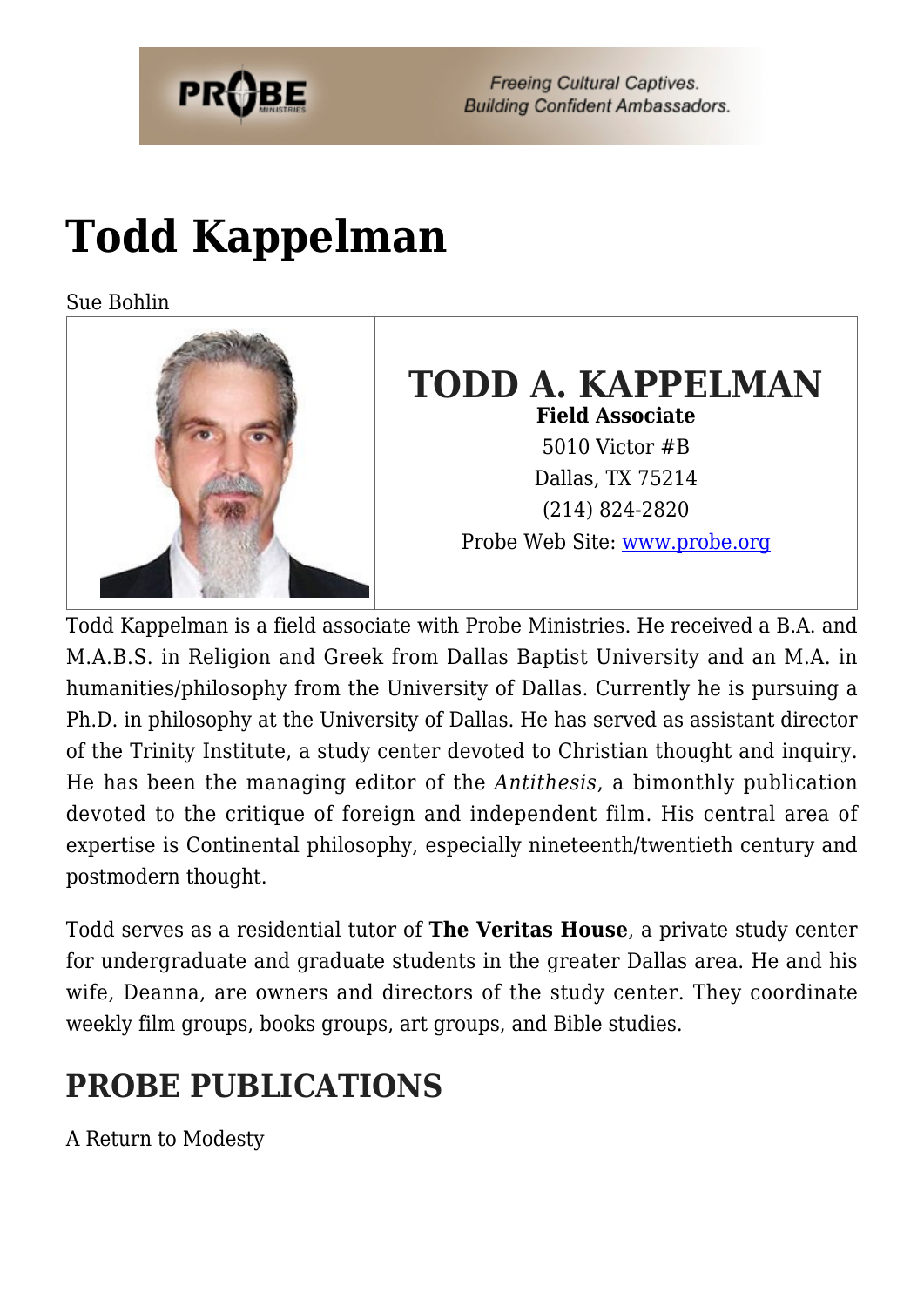

**Freeing Cultural Captives. Building Confident Ambassadors.** 

Christmas Film Favorites

C.S. Lewis: His Enduring Legacy

Dietrich Bonhoffer

Film and the Christian

Five Films of 2002

Marshall McLuhan: The Medium is the Message

The Need to Read: G.K. Chesterton

The Need to Read: Francis Schaeffer

The Breakdown of Religious Knowledge

Titanic: A Critical Appraisal

Twelve Films of 2003

We Are Television

#### **LECTURES**

Friedrich Nietzsche and Existentialism The Church in a Postmodern Society Political Correctness and "Gender Truth" Friedrich Nietzsche and Postmodernism Existentialism Postmodernism